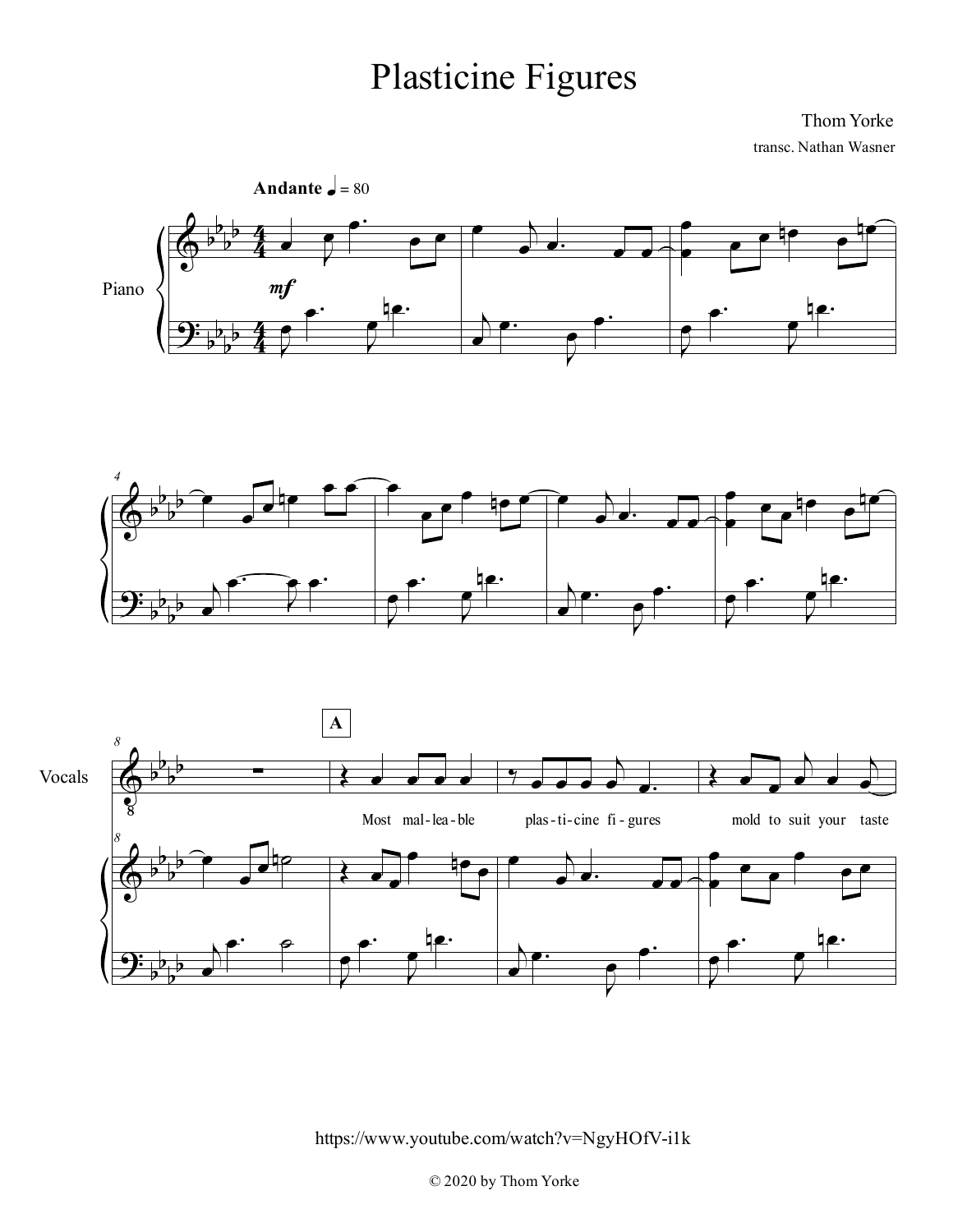



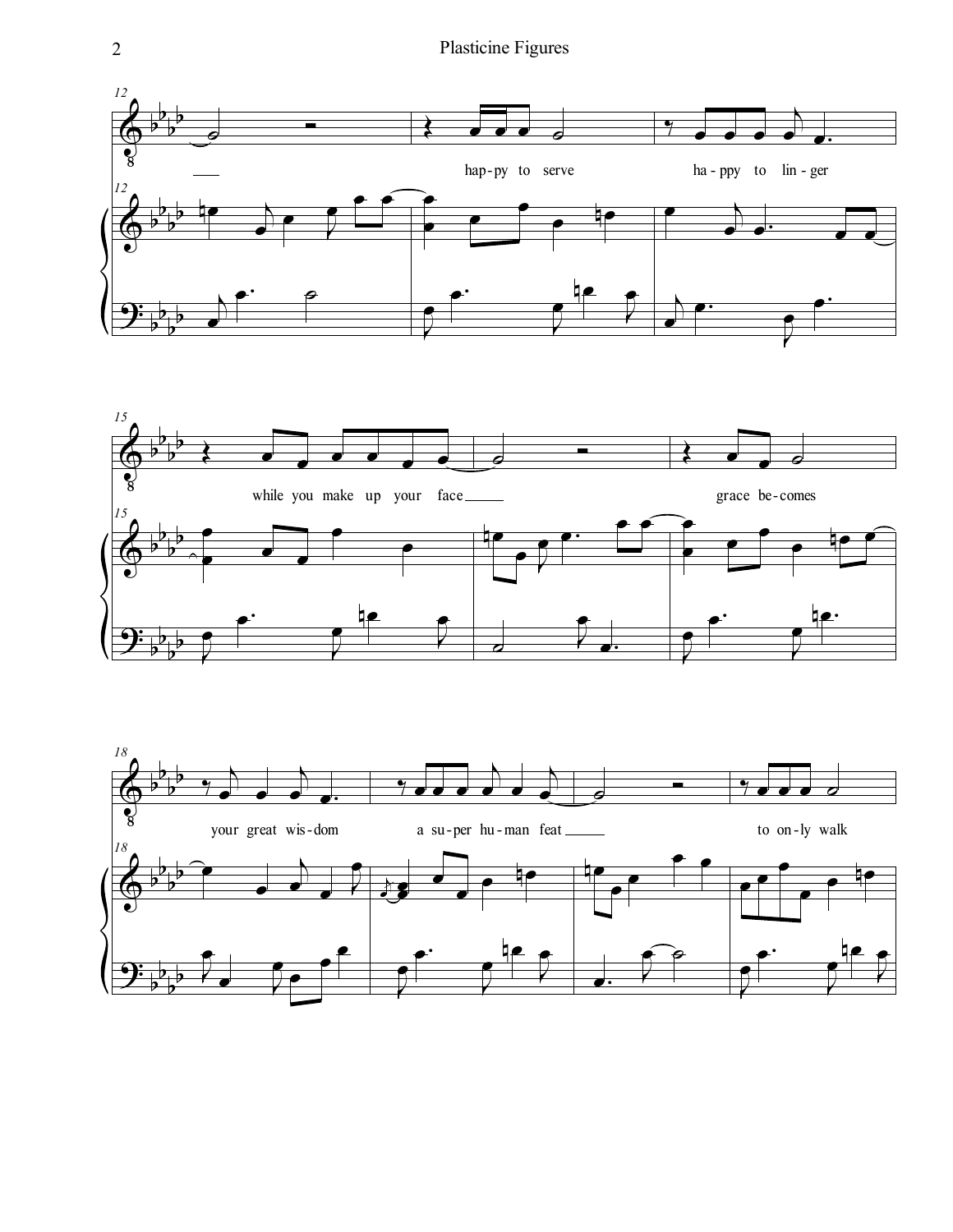Plasticine Figures 3





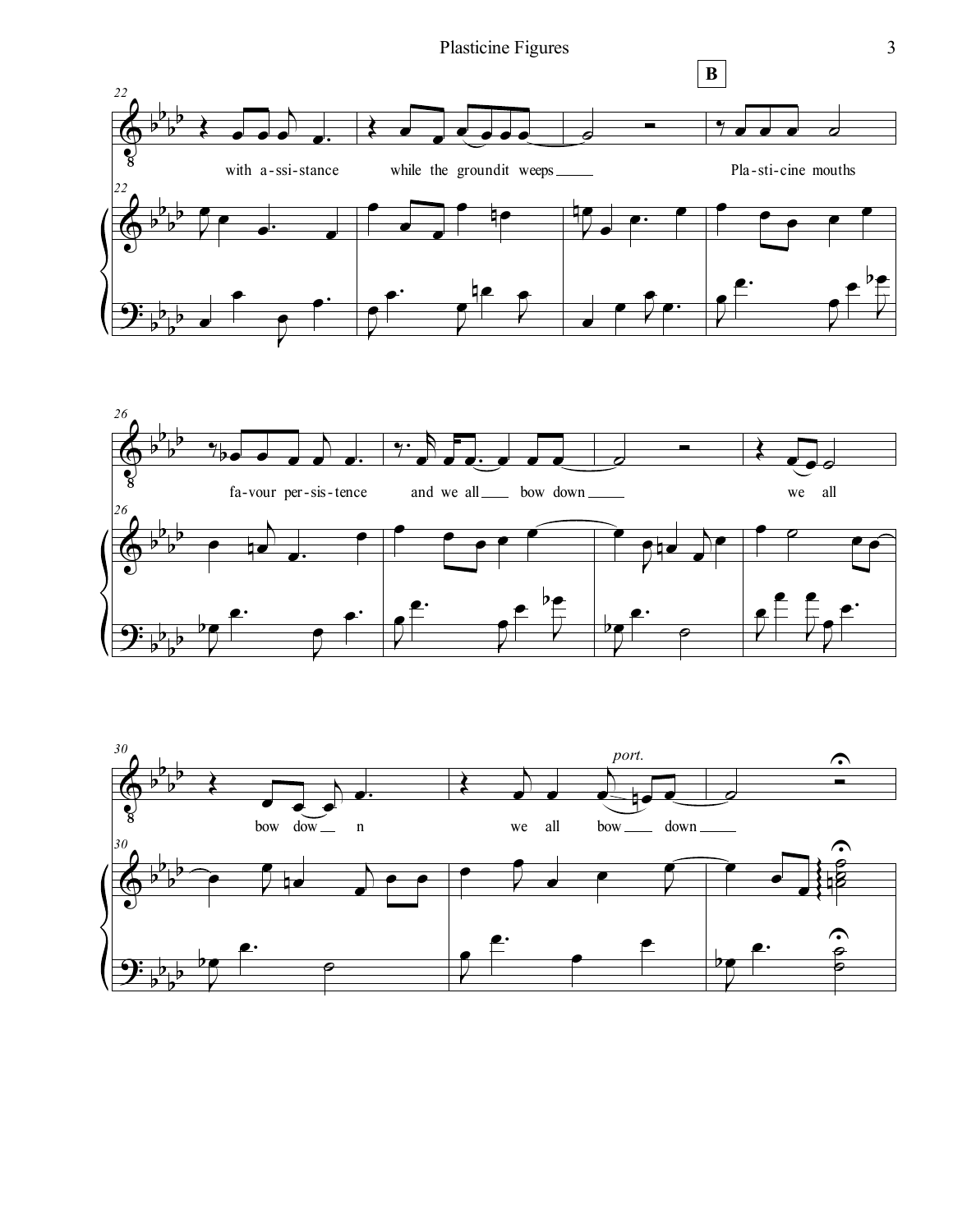